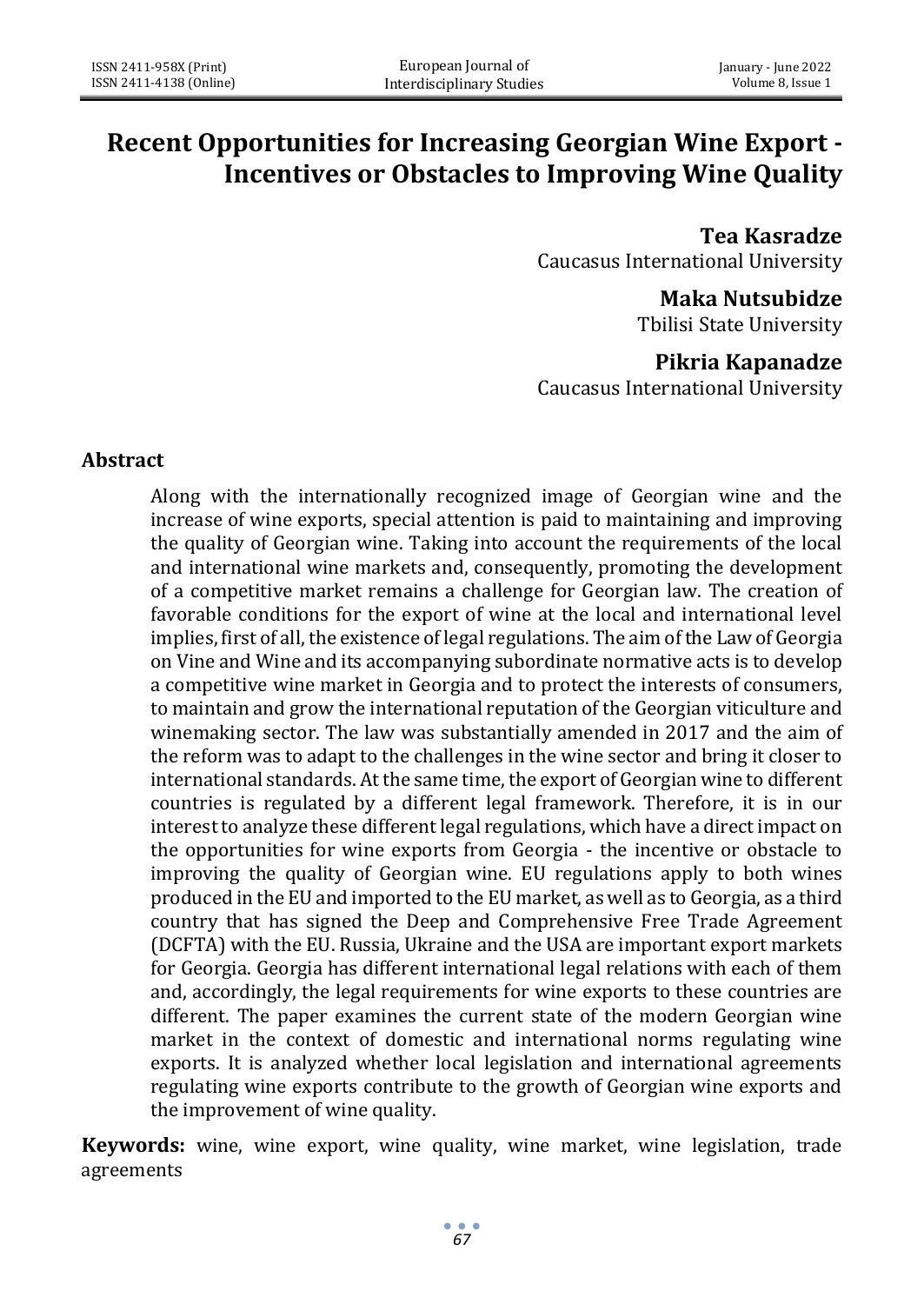# **Introduction**

Georgia has recently entered into new types of trade agreements with the EU and partner and neighboring countries, which provide for the gradual reduction of tariff barriers and the shift from traditional tariffs and quotas to non-tariff measures (mainly to quality assurance measures). Non-tariff measures are central to trade agreements and are often seen as a particular challenge for developing countries. The Deep and Comprehensive Free Trade Agreement (DCFTA) between the EU and Georgia, signed in 2014, is a prime example of this. It is a new generation trade agreement that combines liberalization and regulation. The agreement gives Georgia access to the EU market with 500 million users but, at the same time, provides for complex legal and institutional harmonization (Kasradze, Tea, 2018).

Unfortunately, even seven years after the implementation of the DCFTA, the removal of tariff barriers has not had the expected positive impact on exports, including wine exports. Non-tariff measures related to quality are considered to be one of the main impediments to the growth of exports to the EU.

Due to the fact that bilateral agreements with partner and neighboring countries place less emphasis on the quality of export products, the growth of Georgian wine exports in these countries is noticeable.

## **Research methodology**

The paper is a desk study of the impact of new generation trade agreements on Georgian wine export. It is based on trade agreements, national legislation governing Georgian wine export, scientific papers by Georgian and foreign researchers, and studies and reports by various local and international organizations. The data was retrieved from the Internet, official websites and various scientific databases. Relevant conclusions were made based on the processing and analysis of the information obtained.

#### **Literature review**

Economists agree that trading barriers, such as tariffs and quotas, harm trade because they distort the price and hinder the distribution of resources so that they prevent the comparative advantage of the country. It is easy to calculate the exact effect of tariffs as they are transparent and predictable. According to the OECD, if tariffs were removed entirely, it would reduce trade costs and carry welfare gains equal to 1.37 percent of GDP per year in developing countries and 0.37 percent in developed countries (Love & Lattimore, 2009).

Unlike tariffs, non-tariff barriers, which are an essential part of new trade agreements, are not easily measurable. The impact of non-tariff SPS (Sanitary and Phytosanitary) and TBT (Technical Barriers to Trade) measures is mainly negative on the agriculture and food sector (Li & Beghin, 2012). Some scholars have suggested that compliance with standards increases short-term production costs (Maskus, Wilson, & Otsuki,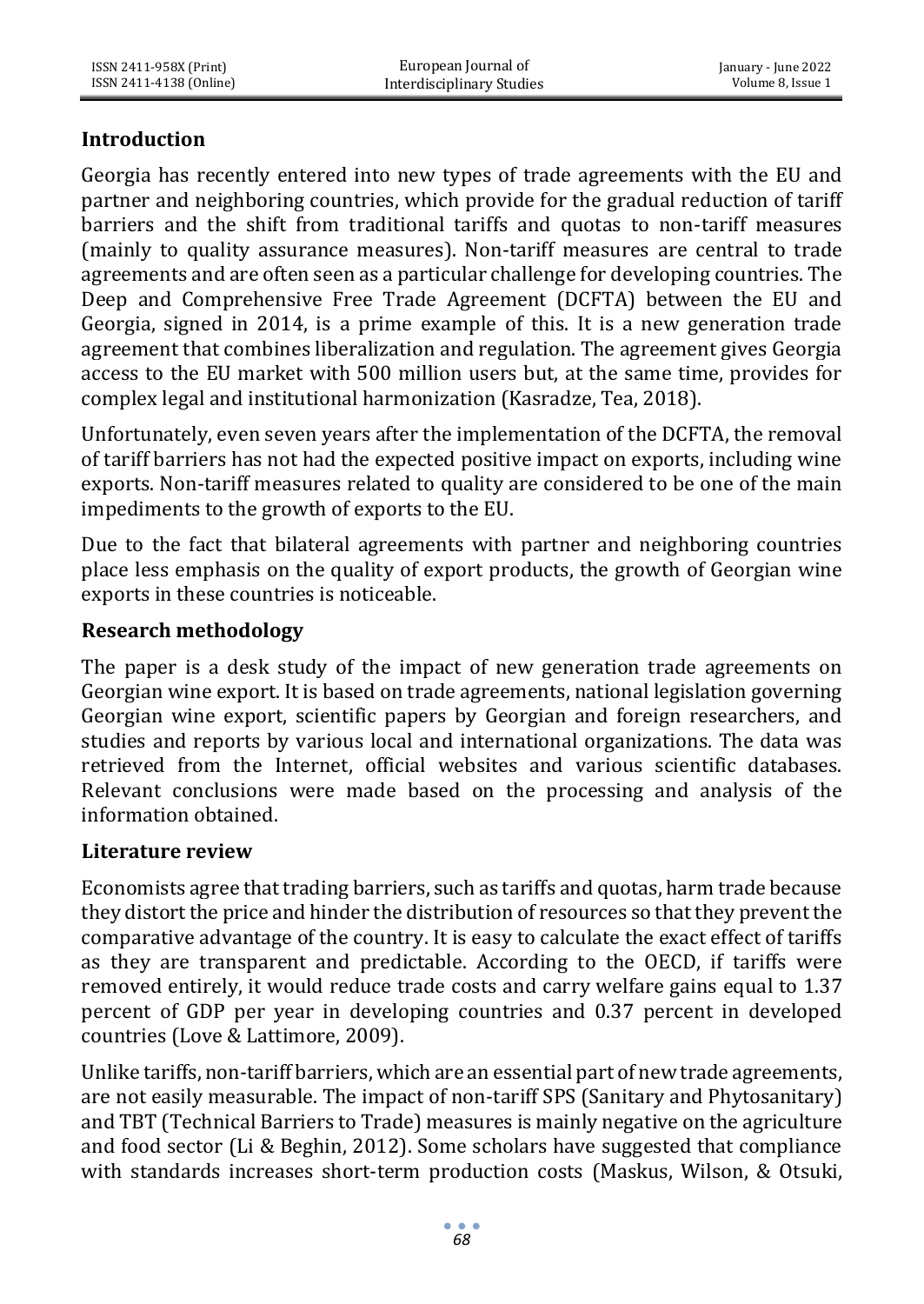2000). Some argue the opposite, that standards have a positive effect on exports because they indicate quality protection. (MANGELSDORF, PORTUGAL-PEREZ, & WILSON, 2012).

The goal of policymakers when pursuing a non-tariff policy is not to influence foreign trade flows. Unlike tariffs and quotas, which are discriminatory measures that lead to inefficient allocation of resources. However, non-tariff measures, like tariffs, can damage trade flows (Maskus, Wilson, & Otsuki, 2000). In addition, their evaluation is often more difficult because they are less transparent due to their qualitative and complex nature. Moreover, the diversity of regulations represents a significant international trade barrier as it generates transaction costs (Ederington & Ruta, 2016) Therefore, accurately quantifying the impact of non-tariff measures on foreign trade is a challenge for countries.

Numerous well-known scholars have advocated for free trade and argued in their own works against scholars with opposing views. Developing countries will develop faster if they are allowed to pursue their own policies, taking into account their own stage of development and other conditions. In the long run, this is beneficial for developed countries as well, as investment and trade opportunities expand, although, unfortunately, developed countries do not take advantage of this opportunity. (Chang & Gershman, 2003).

The paper "Economic Feasibility, General Economic Impact and Effects of the Free Trade Agreement between Georgia and the European Union" examines the economic benefits, feasibility and potential impacts of the Free Trade Agreement between Georgia and the European Union. The study emphasizes that in order for agrocompanies which produce agriproducts to enter the EU market, this is especially true of Georgian wine, it is important to introduce modern production methods, raise the awareness of Georgian brands through proper marketing and for all agro-companies the starting point should be the implementation of EU regulations and compliance with modern quality standards. (Kudina, et al., 2008).

DCFTA allows Georgian products that meet non-tariff requirements to enter the EU market with zero customs tariffs. This fact pushes Georgian wine producers to improve the quality of products, to be able to diversify the types of products and, most importantly, to increase the export of products produced, thus contributing to the economic progress of the country. Norway, Canada, Japan and Switzerland are also on the list of export countries whose preferential systems can be used by Georgian producers. (Eisenbaum, 2007).

#### **Georgian Wine Market Overview**

Over the last decade, the wine industry in Georgia has experienced a strong growth in all key indicators, such as exports, turnover, employment and salary of employees. The financial situation of the sector during this period also looked quite impressive (Zarnadze & Kasradze, 2020).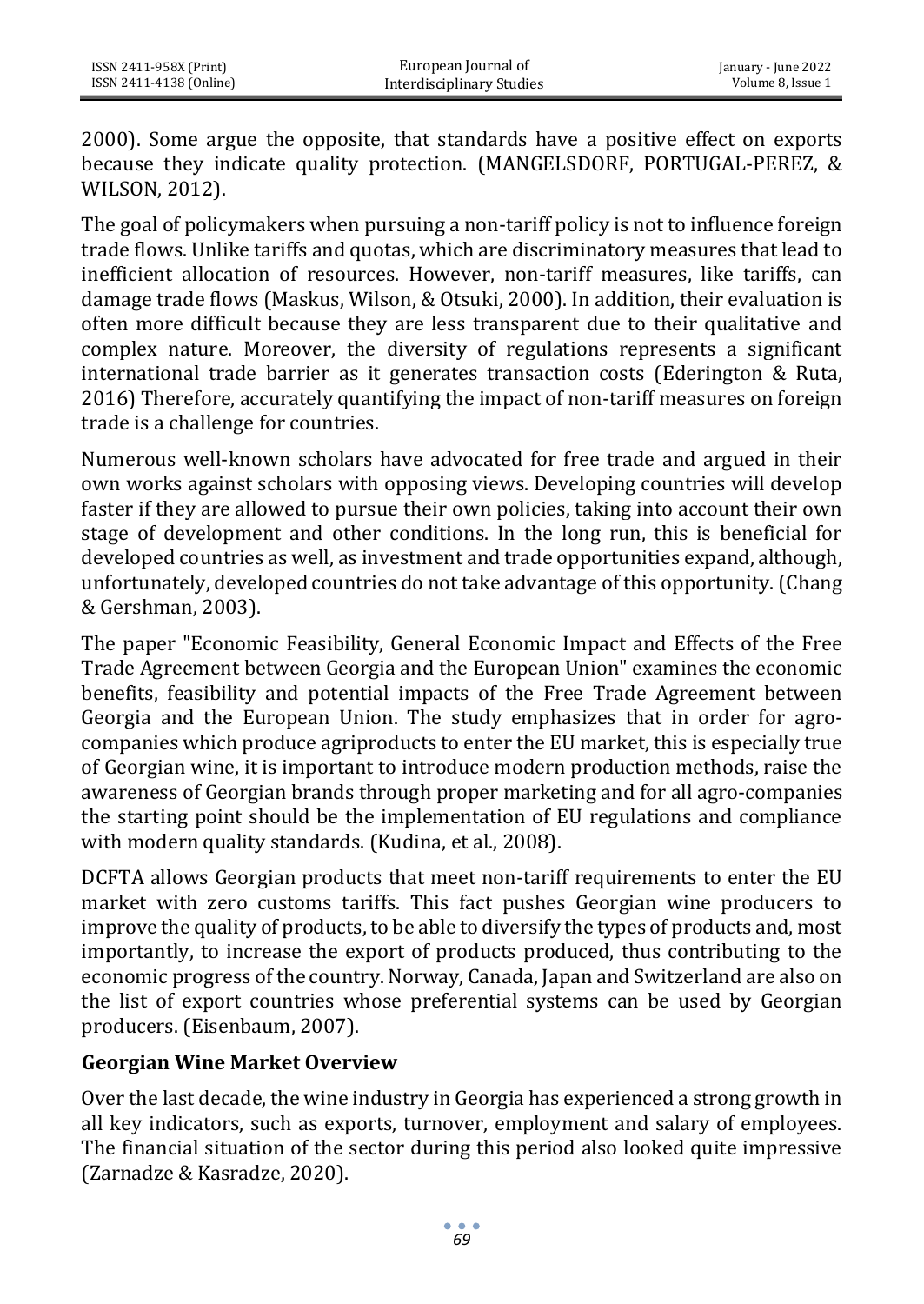| ISSN 2411-958X (Print)  | European Journal of       | January - June 2022 |
|-------------------------|---------------------------|---------------------|
| ISSN 2411-4138 (Online) | Interdisciplinary Studies | Volume 8. Issue 1   |

In 2019, the average monthly salary of employees in the wine production sector amounted to 1046 GEL, and this figure increased by an average of 11.5% annually in 2011-2019. The average salary in the wine production sector has increased significantly compared to the average salary in Georgia - from 79% in 2014 to 93% in 2019 (Georgia Today, 2021).

In 2019, wine was the 3rd most exported commodity from Georgia (after copper ores and ferroalloys) and accounted for 8.2% of the country's total exports. The most significant increase in wine exports was recorded in 2017, when compared to 2016 it increased by 54.4%.



Source: National Statistics Office of Georgia

The average price of wine exported in 2011-2020 was \$2.46 per bottle. From 2012 to 2014, the price increased significantly from \$2.41 to \$2.95, although in 2016 it dropped sharply to \$2.26. In 2016-2020, the price stabilized from \$2.2 to \$2.4. For comparison, the world export price of wine in 2019 was \$2.59, which is slightly higher than the average price of a bottle of wine exported from Georgia that year - \$2.38. In 2011-2016, Georgian wine was more expensive than the average price in the world.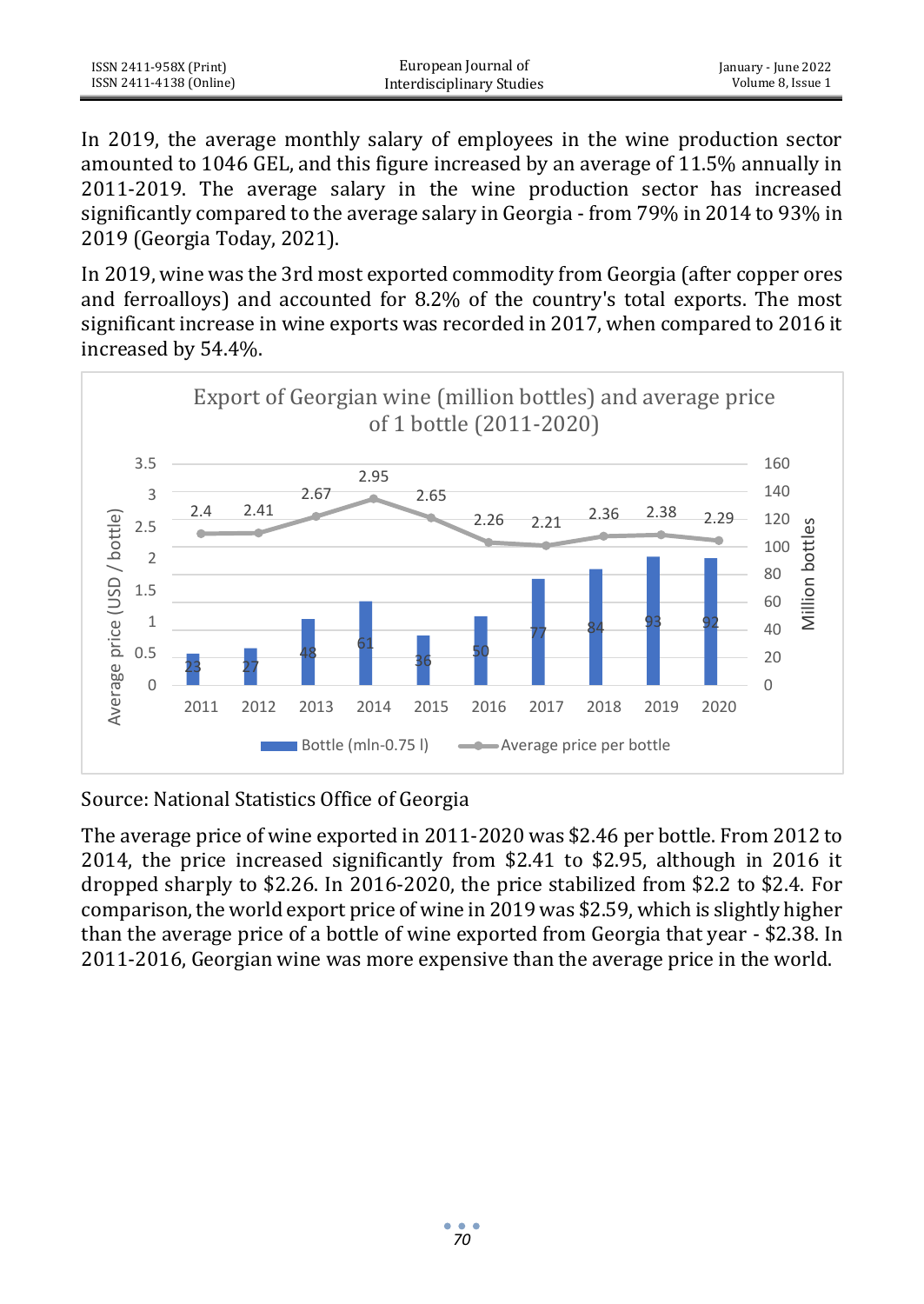

## Percentages of wine exports from Georgia by countries look like this:

Source: National Statistics Office of Georgia

As the data shows, exports have been growing over the years, with only 2020 data showing a 5% decrease due to the pandemic compared to 2019 data, which is not really a large number considering other sectors of the economy. In 2020, compared to 2019, there is a 1% decrease in the amount of wine exported in bottles. In 2020, up to 92.4 million wines were exported outside the country. However, as the price of wine in the world market has fallen, wine exports in value terms have declined by 9% (National Wine Agency, 2020)



Source: National Statistics Office of Georgia

The year 2021 was especially important for the Georgian wine industry: the largest number of wines was exported in the history of independent Georgia. Georgia exported 107 million bottles (0.75 l) of wine to 62 countries around the world, with revenues from exports reaching \$250 million, which is also a record high (Placeholder2).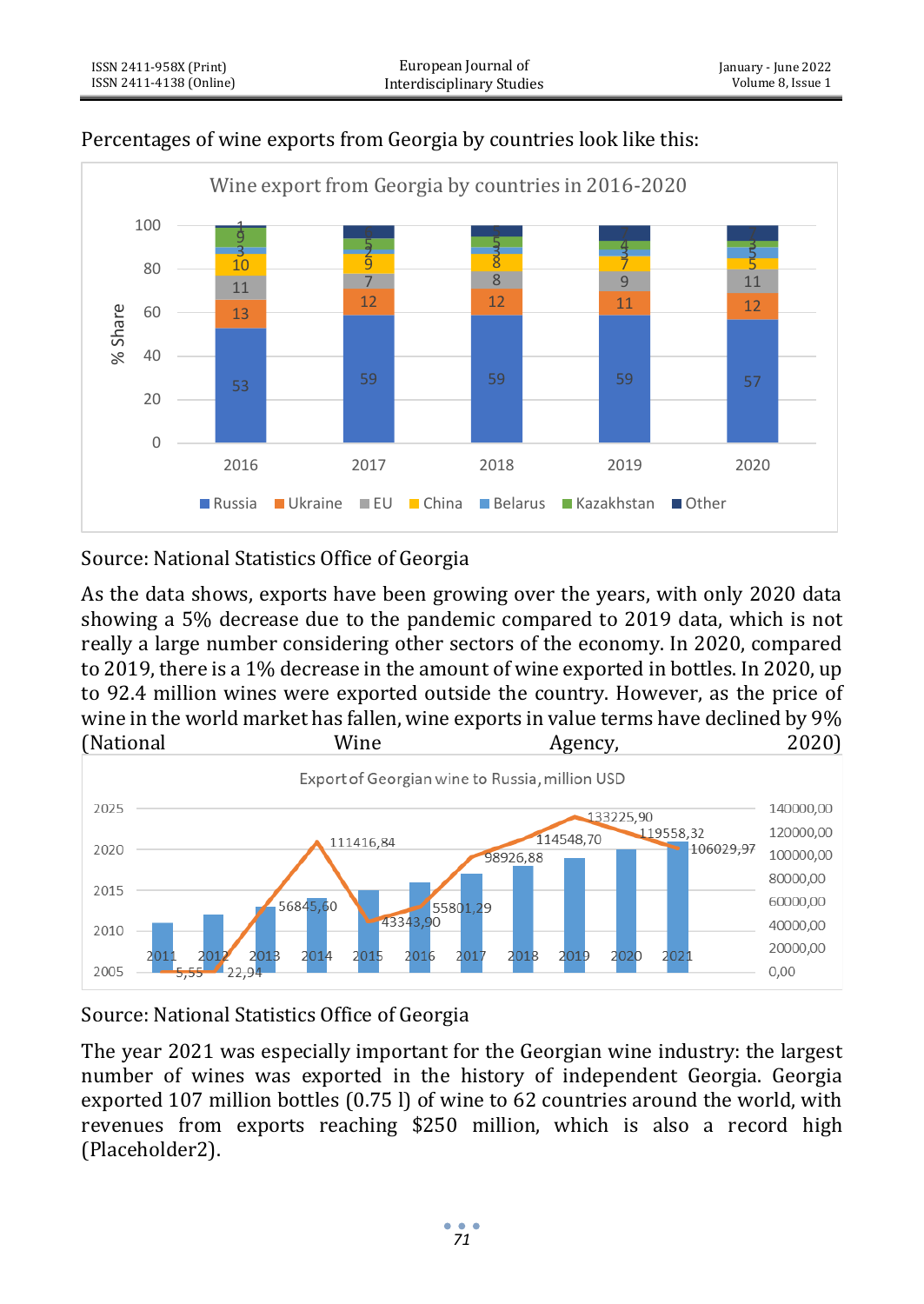#### Russia has been the main wine export destination since 2017, but there has been a significant increase in Europe as well.



Source: National Statistics Office of Georgia

Export rates are growing every year in strategic European markets: Poland, UK, USA, Ukraine, France, etc. However, it should be noted that despite the bitter experience of the 2006 Russian embargo, unfortunately, the Russian market is still inalterable, especially for small and medium-sized wineries to export their wines. The main determining factor, however, is the difficulty of adhering to quality standards (Kasradze & Zarnadze, 2019). Small and medium-sized wineries do not have a large scale of production, they suffer from a lack of resources and qualifications, due to which their products do not meet the requirements of the EU market. It is easier to acquire the Russian market, because there are no such strict requirements for quality there. However, based on the past experience, such a high level of dependence on the Russian market poses a great risk to the country (Kasradze & Kapanadze, COVID-19 Pandemic - Challenges and Opportunities for Georgian Wine Industry, 2022).

Taking into account the requirements of local and international wine markets and, consequently, promoting the development of a competitive market remains a challenge for Georgian law. Creating favorable conditions for the export of wine locally and internationally, first of all, implies the existence of proper legal regulations.

# **Discussion of domestic and international norms regulating wine exports**

In Georgia, wine production, processing, distribution and export are regulated by various legislative and sub-legislative normative acts in force in Georgia. There are requirements of normative acts for wine production in Georgia, such as registration of business operators, state control, internal system of traceability and threat control, labeling, standardization, metrology, hygienic certification, as well as obligations, rights and responsibilities of business operators.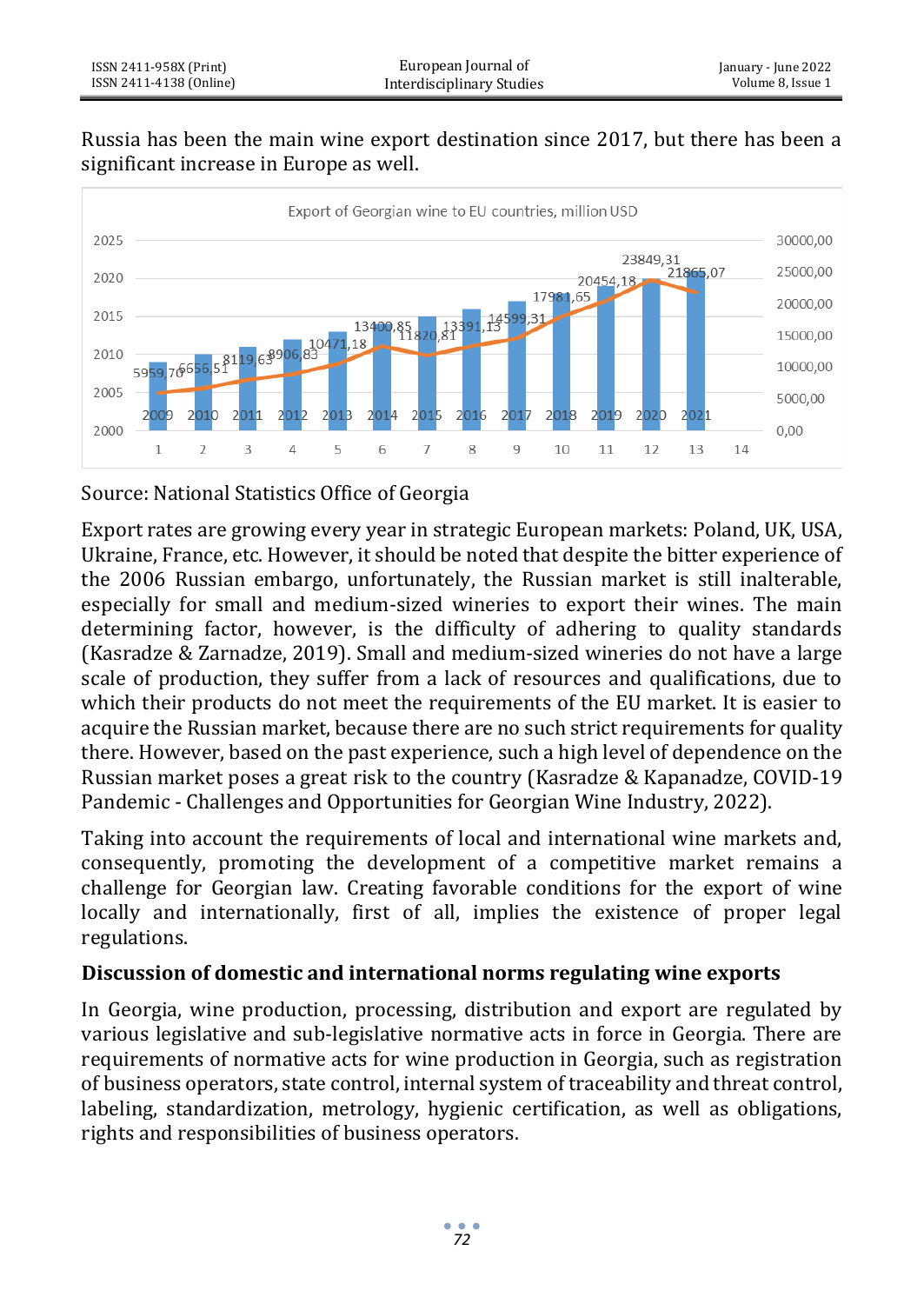Determining the designations of the origin of wine and including them in a strict legal framework is especially important for Georgia. It is a necessary precondition for the production of high-quality and valuable products in our country and to protect it from unfair competition.

In accordance with the ''Law of Georgia on Appellation of Origin and Geographical Indication of Goods" - Appellation of origin is a modern or historical name of a geographical place, district, region, country, used to denote goods originating in that geographical location; Whose exceptional quality and properties are, in whole or in part, determined solely by the natural environment and the human factor of this geographical place; Whose production, raw material production and processing take place within the boundaries of this geographical place.

The place of origin can be the village, the city, the region and the country itself. Thus, in accordance with the legislation of Georgia, the concept of a geographical indication is more general and fully includes the concept of appellation of origin. Any designation of origin is also a geographical indication, but not vice versa. The registration of the appellation of origin and geographical indication of the goods is carried out by the LEPL National Intellectual Property Centre of Georgia - Sakpatenti.

Decree #88 of the President of Georgia of 28 February 2002 "On the Measures Related to the Enactment of the Law of Georgia on Appellation of Origin and Geographical Indication of Goods" defines the procedures for determining, registering, using and controlling the appellation of origin of the wine. This Ordinance provides a list of wines with appellations of origin and conditional boundaries of specific viticulture zones for wines with appellations of origin and wine brands.

The Law of Georgia "On Vines and Wine" regulates the promotion and development of viticulture and winemaking as a priority sector of the country's economy, and the production and marketing of competitive grapes, wines and other alcoholic beverages of grape origin, and the protection of the consumer market from falsified and poorquality products.

According to the Law of Georgia "On Vines and Wine", activities in the field of viticulture and winemaking are regulated by a legal entity under public law (LEPL), the National Wine Agency, which is controlled by the Ministry of Agriculture of Georgia. Certificates of Conformity and Origin are issued by the National Wine Agency in accordance with the rules established by the Ministry of Agriculture of Georgia. The Law of Georgia "On Vines and Wine" regulates the general requirements for the certification of alcoholic beverages. According to this law, certification of wines with appellations of origin is mandatory.

Certification of the table and regional wines, as well as strong spirits, is voluntary. For certification, it is sufficient to submit a declaration of conformity drawn up by the manufacturer of alcoholic beverages, based on the test protocol of an accredited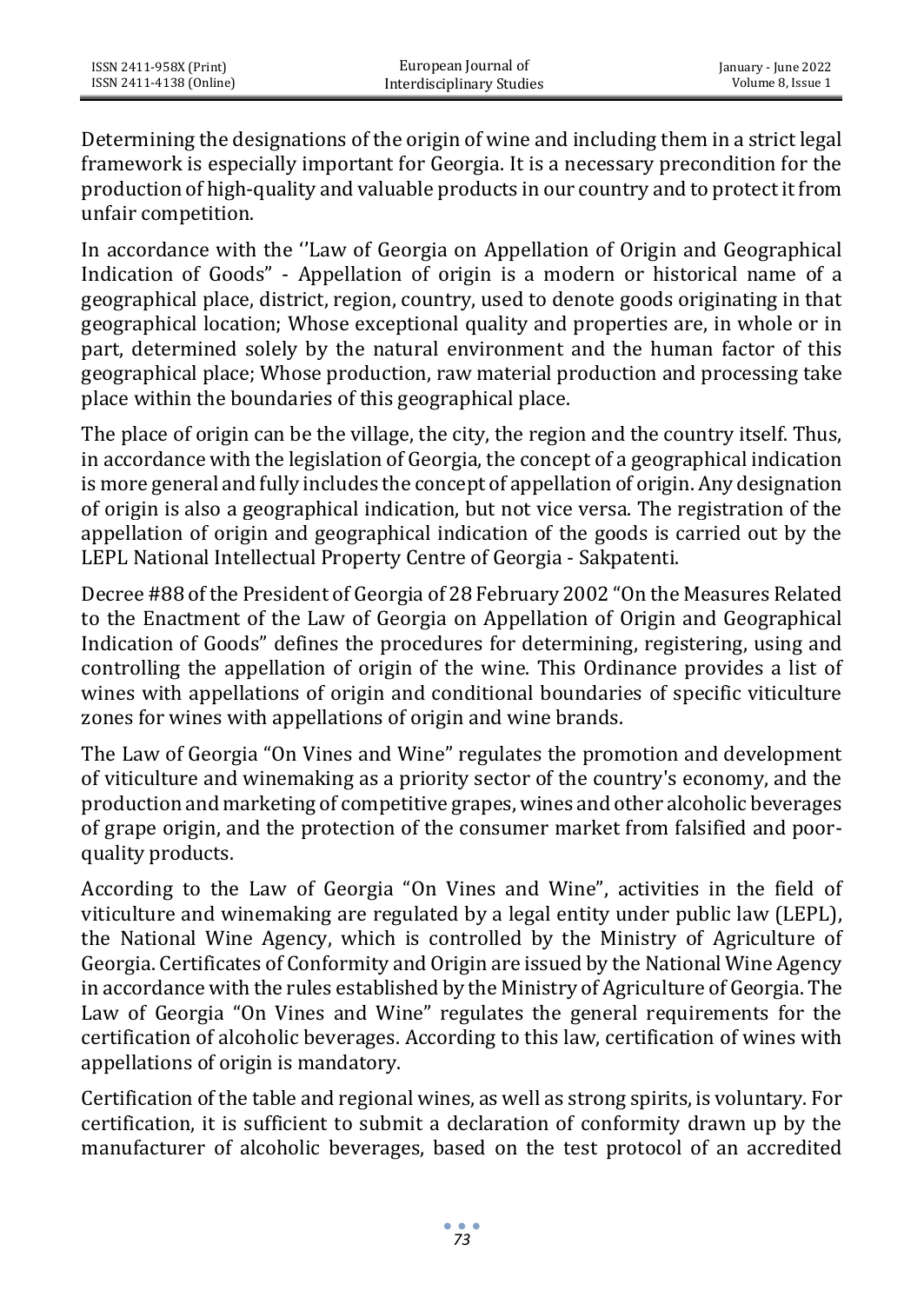examination laboratory, which provides information on the manufacturer's requisites, product origin and quality.

Tasting is mandatory to issue a certificate of conformity of wines with the appellation of origin intended for export. In other cases, wine tasting is voluntary and is carried out by a standing tasting commission set up by the National Wine Agency on an order basis. According to the same law, the export of wines with the appellation of origin is allowed only in bottled form.

Order #2-221 of 2003 of Minister of Agriculture and Food of Georgia on "Certification System of Alcohol Drinks", "Rules for Certification of Alcohol Drinks", "Issuing Certificate of Origin for Alcohol Drinks", and "Rules for Writing off Wines" regulates the issues of certification of alcoholic beverages and spirits of grape origin. In order to make a decision on issuing a compliance certificate, three necessary conditions are considered: the results of the analytical examination; the results of organoleptic testing and the results of state control over the observance of the rules and regulations for the production of alcoholic beverages.

The state strictly controls the compliance of export wines and certificates of origin issued. In order to inspect the samples submitted by the exporter, the National Wine Agency and the LEPL National Food Agency are authorized to take samples from the relevant certified batch, submit them for laboratory testing and compare them to the samples submitted by the exporter no later than 3 working days after the prior notification of the business-operator by the National Wine Agency. It is not allowed to export the certified batch or place it on the market otherwise before the expiration of this period.

The Code of Administrative Offenses of Georgia (Art. 1794) provides for punitive sanctions, in particular: forgery of a wine laboratory test report by a testing laboratory, forgery of a wine certificate by a certification body is punishable by a fine of 5,000 GEL, in repeated cases 20,000 GEL; Placing or exporting non-compliant products specified in the wine certificate to the export party shall be punished by a fine of 10 000 GEL, in repeated cases - 20 000 GEL (Art. 1795).

It should be noted that the state requirements for the wine to be exported are different for the EU and CIS countries. Only the analysis of the forms of certificates of origin allows us to see clearly the difference between the legal regulations of the EU and the CIS countries when it comes to the quality control of exported wine.

Under the legislation of Georgia, which is consistently in line with EU regulations, if certified wine is intended for export to EU countries, it must be accompanied by a Form VI 1 Certificate of Compliance, which is fully compliant with EU regulations and legislation issued by the National Wine Agency.

In the case of wine export to Russia and Ukraine, the agency issues another type of certificate of origin - CT1 form. We want to note here that in this case too, the legal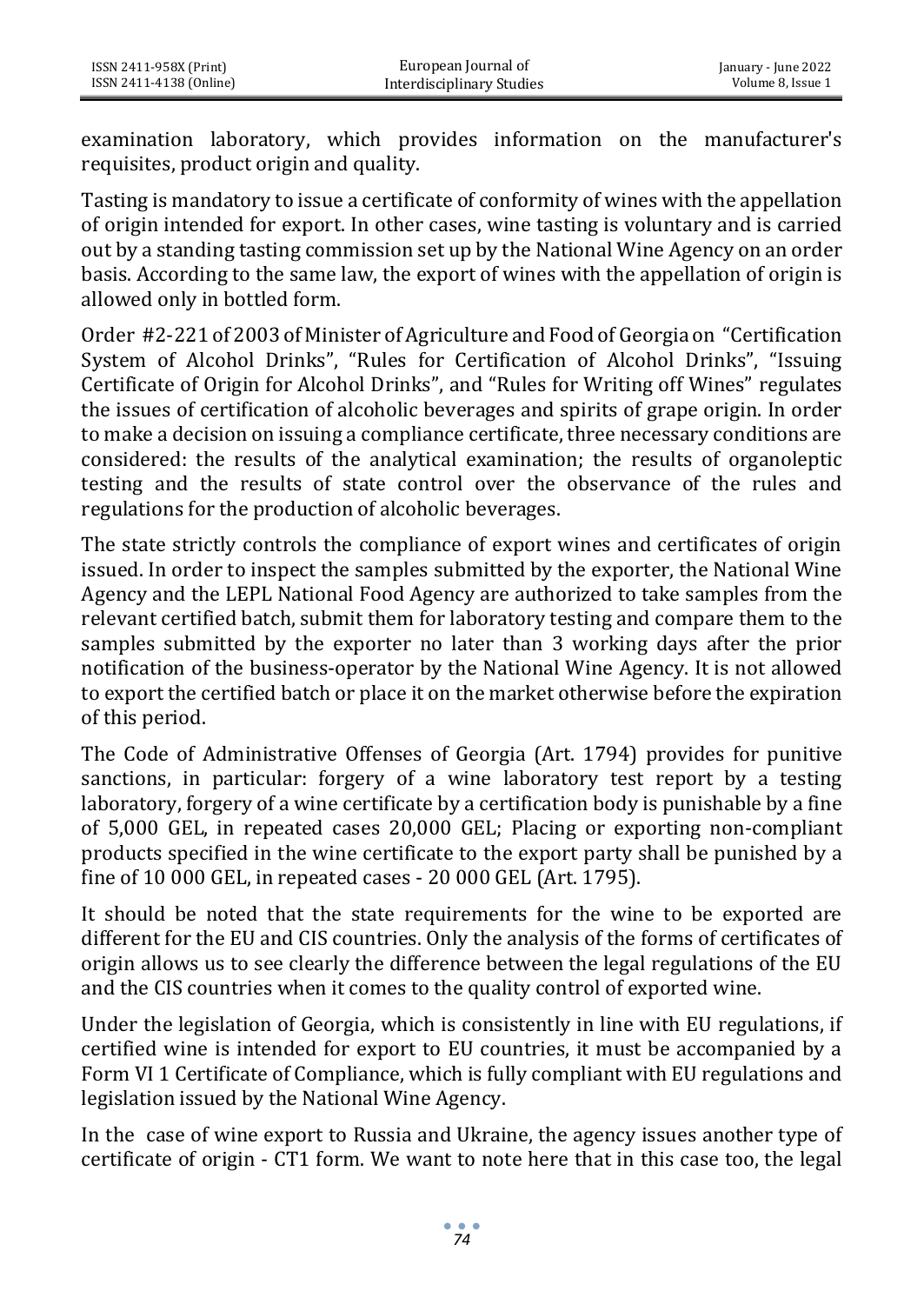regulations for the export of wine are conditioned by the bilateral agreements between Georgia and the Russian Federation and the state of Georgia and Ukraine.

We will briefly review the requirements for both deep and comprehensive free trade agreements with the EU, as well as the requirements for certificates of compliance to be issued under Georgian law in the context of the above-mentioned bilateral agreements on wine exports.

The Georgian-Russian Free Trade Agreement (Agreement, 1994) is used for trade with the Russian Federation and the Free Trade Agreement between the Government of the Republic of Georgia and the Government of Ukraine (Agreement, 1995) is used for trade with the Ukraine. The terms of the agreements are identical for both countries. According to the first article, 1. "Sides to the agreement do not impose customs duties, taxes and charges having equivalent effect on export and import of commodity originated from the customs area of one of the Sides and designated for delivery to the customs area of another Side."

According to Article 2, "Sides will not impose local taxes or charges directly or indirectly on goods, covered by the present agreement, at the rate that exceeds the level of relevant taxes or charges imposed on analogous goods of the local production or those produced in third countries; Sides will not introduce special restrictions or demands towards export and/or import of goods, covered by the present agreement, that in similar cases are not used towards analogous goods of the local production or those produced in third countries;

However, the free trade regime with the Russian Federation, unlike other countries, provides for exceptions, in particular, the removal of certain goods from the free trade regime.

It should also be noted that under Article 1 of the Treaty the peculiarity of using the trade regime to agree on the nomenclature of goods between the two countries are formalized in annual protocols which is an integral part of this Agreement. Which allows the parties to revise these terms.

The contracts do not contain details about either the quality or the special requirements related to the labels.

We have a different reality in the case of wine exports to EU countries. Currently, under this agreement, 18 geographical names of Georgian wines are protected in the European Union. In addition to geographical indications and appellations of origin, the issue of labeling in relation to wine quality protection regulations within the framework of Georgia's Association Agreement with the European Union is noteworthy.

The Law of Georgia on Vines and Wine complies with EU standards and sets requirements for mandatory information on the label.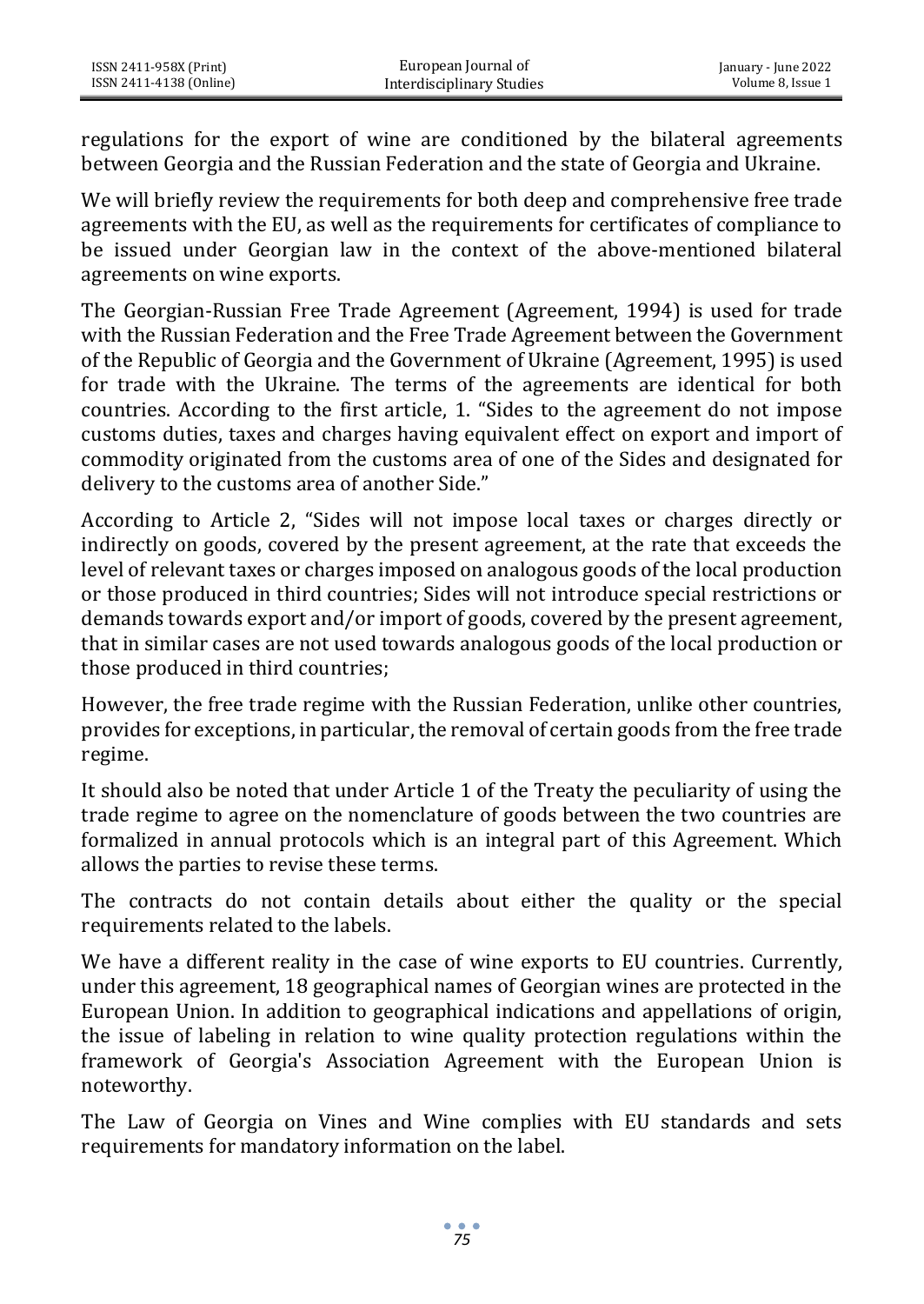**According to the Law of Georgia on Vines and Wine, Art.31.** The label of a product bottled for the market shall include the following necessary information:

a) Name of the product;

b) Nominal volume;

c) Actual alcohol content;

d) name of protected appellation of origin and geographical indication, as well as an indication "controlled appellation of origin" or "protected geographical indication" (should be sequential), which may be replaced by sign or abbreviation of controlled appellation of origin or protected geographical indication approved by the agency;

e) In the case of special wine – the name of the appropriate category; the name of the manufacturer country of the product;

f) Name and address of the manufacturer of the product, name and address of the bottler, if the manufacturer and bottler of the product are different persons, and in the case of wine or drinks imported to Georgia – name and address of the importer;

g) Lot number;

h) Noting "contains sulfites", if the content of sulfites in one liter of the product exceeds 10 milligrams.

In addition, the law permits placing the following information on the label (article 32):

a) Trademark;

b) Name of vine species if the product is produced at least 85% of grapes of the mentioned vine species;

c) Year of harvest if not less than 85% of the wine is produced from grapes harvested in that year; according to the production method: in case of Georgian wine – designation "Georgian wine";

d) In case of sparkling wine – designation "traditional method", if the sparkling wine is produced by the bottled method;

e) In case of wine – designation of fermentation and/or aging in a wooden barrel if the wine was fermented and/or aged in a wooden barrel.

Any information that does not mislead the customer regarding the quality, place of origin, year of harvest, manufacturer, type, style and/or other characteristics of the product is permissible. To include nutritional and/or health claims on a wine label is not obligatory, to include environmental claims on a wine label is not obligatory

Any information that does not mislead the customer regarding the quality, place of origin, year of harvest, manufacturer, type, style and/or other characteristics of the product is permissible.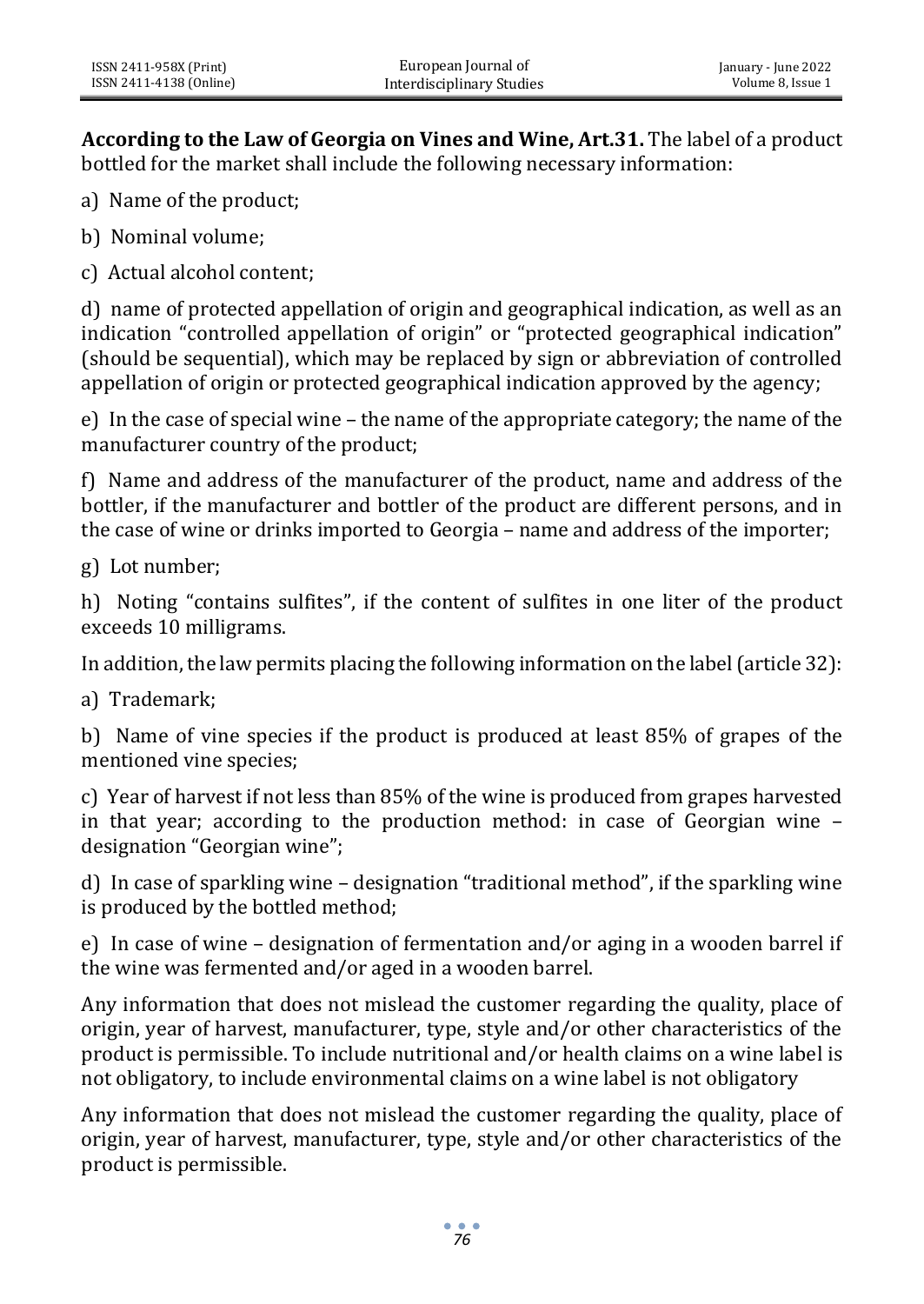# **Conclusion**

Recently, Georgia has signed new types of trade agreements with the European Union and various other countries, in which the emphasis has shifted from traditional tariffs and quotas to non-tariff quality assurance measures. These agreements, on the one hand, allowed Georgian products, including Georgian wine, to enter and establish themselves in new markets at competitive prices, and, on the other hand, the nontariff measures provided for in these agreements became a special challenge for Georgian winemakers.

The practice has shown that the DCFTA has contributed mainly to the growth of exports of raw materials which are less affected by non-tariff measures, but have not had an economically significant positive impact on the growth of the agri-food and manufacturing sectors. Moreover, the SPS and TBT measures of the EU have a significant limiting impact on Georgia's export potential to the EU. On the other hand, there is a tendency to focus on the CIS and Asian markets, which have much lower requirements in terms of non-tariff measures.

Experts agree that the growing dependence of Georgia on the Russian market is alarming given the lessons of the recent past. The main challenge today is the quality of Georgian wine. It is possible to export relatively low-quality wine to Russia and that is why Georgia is actively cooperating with it. In order for Georgian wine to achieve serious success in Europe and other countries, producers must first improve its quality. Since the 2006 embargo, Georgia has diversified its wine markets, though insufficiently. Since 2013, Georgian wine exports to Russia continue to grow.

Although there was already a bilateral free trade agreement in 2006 that included dispute resolution mechanisms in line with international practice (Agreement on the establishment of a free trade zone, 1999), the Russian authorities, without any hesitation, unilaterally used the politically motivated decision on the embargo.

The Russian market is obviously highly attractive. However, at the same time, it is dangerous, unsustainable and creates many risks, especially of a political nature. Because there is a temptation for Georgian wine producers to return to the production of low-quality and falsified products, which they will sell freely in the Russian market (which again makes it possible for the embargo to be repeated multiple times due to political motives).

Given that Ukraine has also signed the Association Agreement with the EU and the DCFTA, in the near future this means the modernization of the Ukrainian market and rapid harmonization with EU standards, which in the future will lead to the revision of bilateral agreements and the establishment of EU standards.

The EU market is attractive, first and foremost, only to producers of high-quality products and services. Differentiation of products and services helps to diversify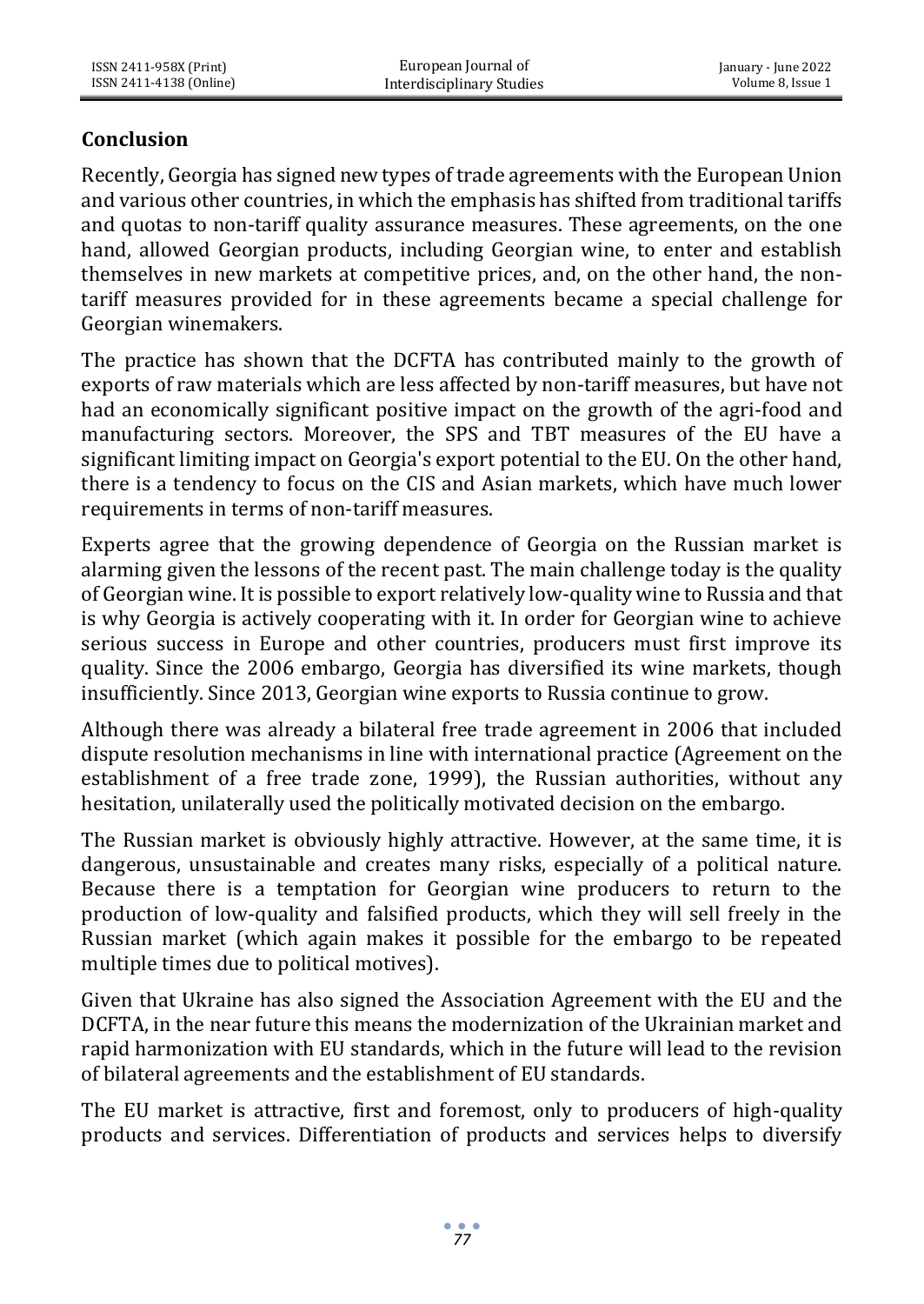markets for Georgian exporters. Moreover, this is the only way to develop our small open economy (Tea Kasradze, 2018).

If high-quality wine is ensured, in the presence of free trade agreements with different countries it will inevitably have an impact on the growth of wine exports. Quality, authentic Georgian wine has a great potential to acquire new strategic markets. To achieve this, companies need to consider the needs of local and international markets. It is especially necessary to harmonize the local regulations related to wine quality with the EU regulations and strictly adhere to them, which will help increase the international reputation of Georgian wine and increase its demand in foreign markets, improve the financial performance of the wine industry, there will be further increases in employment and salaries of employees in the industry (Kasradze & Kapanadze, COVID-19 Pandemic - Challenges and Opportunities for Georgian Wine Industry, 2022).

References

- [1] Agreement on the establishment of a free trade zone. (1999). მოპოვებული http://www.economy.ge/uploads/files/sagareo\_vachroba/shetanxmeba-1994.pdf-დან
- [2] Agreement. (1994 წლის 10 May). On Free Trade between the Government of the Republic of Georgia and the Government of the Russian Federation. მოპოვებული http://www.economy.ge/uploads/files/2017/foreign\_trade/savachro\_rejim
- ebi/danarti\_3\_3.pdf-დან [3] Agreement. (1995 წლის 9 January). On Free Trade between the Government of the Republic of Georgia and the Government of Ukraine. მოპოვებული http://www.economy.ge/uploads/files/sagareo\_vachroba/ormxriviukraina.pdf-დან
- [4] Association agreement between the EU and Georgia, https://www.europarl.europa.eu/RegData/etudes/STUD/2020/642820/EP RS\_STU(2020)642820\_EN.pdf
- [5] Chang, H.-J., & Gershman, J. (2003). Kicking away the ladder: the'real'history of free trade. Foreign Policy In Focus. Retrieved from https://fpif.org/kicking\_away\_the\_ladder\_the\_real\_history\_of\_free\_trade/
- [6] Ederington, J., & Ruta, M. (2016). Non-Tariff Measures and the World Trading System. Policy Research Working Paper; No. 7661. World Bank. Retrieved from

https://openknowledge.worldbank.org/handle/10986/24499

[7] Eisenbaum, B. (2007). Enhancing Georgian Exports Diversifying Georgian Foreign Trade. EUROPEAN UNION. მოპოვებული http://mobil.tobb.org.tr/DuyuruResimleri/693-2.pdf-დან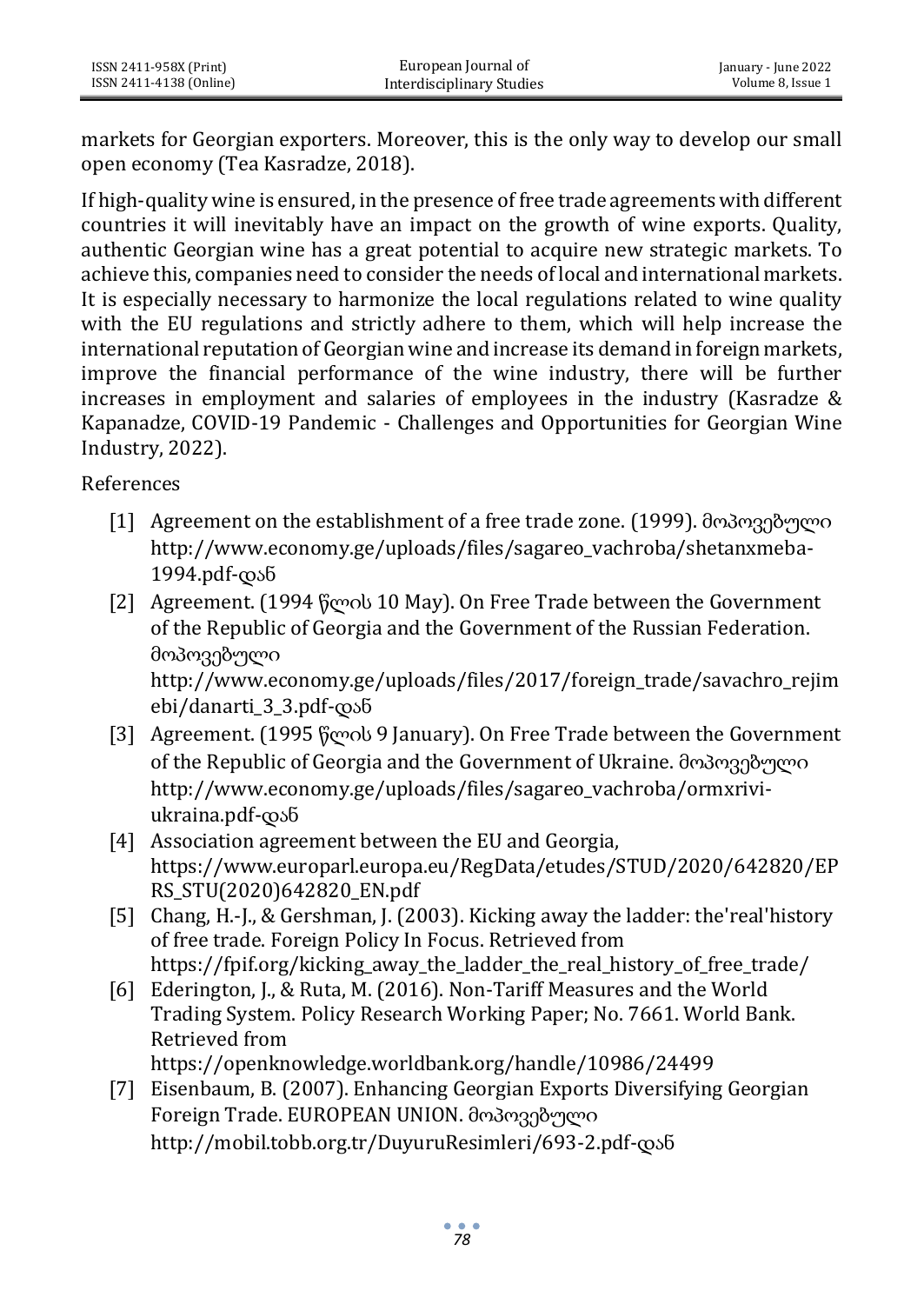- [8] EU-Georgia Deep and Comprehensive Free Trade Area, https://trade.ec.europa.eu/access-to-markets/en/content/eu-georgia-deepand-comprehensive-free-trade-area
- [9] Georgia Today. (2021, July 21). Wine Production Sector in Georgia. Georgia Today. Retrieved from https://georgiatoday.ge/wine-production-sector-ingeorgia/
- [10] Kasradze, T., & Kapanadze, P. (2022). COVID-19 Pandemic Challenges and Opportunities for Georgian Wine Industry. მოპოვებული https://www.researchgate.net/publication/358833823\_COVID\_-19\_pandemia\_- \_kartuli\_ghvinis\_industriis\_gamotsvevebi\_da\_shesadzleblobebi\_COVID-19 Pandemic - Challenges and Opportunities for Georgian Wine Industryდან
- [11] Kasradze, T., & Zarnadze, N. (2019). Challenges of Economic of Georgia: Good and Bad Economic Growth. European Journal of Economics and Business Studies, 178-186.
- [12] Kasradze, Tea. (2018). Global Trends of Financing for Development and Georgia. International Scientific Journal of Business, 1, 34-45. Retrieved from https://www.researchgate.net/publication/331745749 Global Trends of Fi nancing for Development and Georgia
- [13] Kudina, A., Jungmittag, A., Roudoi, A., Dyker, D., Polyakov, E., Pertaia, G., & Jakubiak, M. (2008). Economic Feasibility, General Economic Impact and Implications of a Free Trade Agreement Between the European Union and Georgia. CASE – Center for Social and Economic Research on behalf of CASE Network. მოპოვებული https://www.case-research.eu/en/economicfeasibility-general-economic-impact-and-implications-of-a-free-tradeagreement-be-დან
- [14] Li, Y., & Beghin, J. (2012). A meta-analysis of estimates of the impact of technical barriers to trade. Journal of Policy Modeling. Retrieved from https://econpapers.repec.org/article/eeejpolmo/v\_3a34\_3ay\_3a2012\_3ai\_3 a3\_3ap\_3a497-511.htm
- [15] Love, P., & Lattimore, R. (2009). International Trade: Free, Fair and Open? OECD. Retrieved from https://read.oecd-ilibrary.org/trade/internationaltrade\_9789264060265-en#page9
- [16] MANGELSDORF, A., PORTUGAL-PEREZ, A., & WILSON, O. S. (2012). Food standards and exports: evidence for China. Cambridge University Press. doi:10.1017/S1474745612000195
- [17] Maskus, K. E., Wilson, J. S., & Otsuki, T. (2000). Quantifying the Impact of Technical Barriers to Trade : A Framework for Analysis. World Bank. Retrieved from

https://openknowledge.worldbank.org/handle/10986/19754